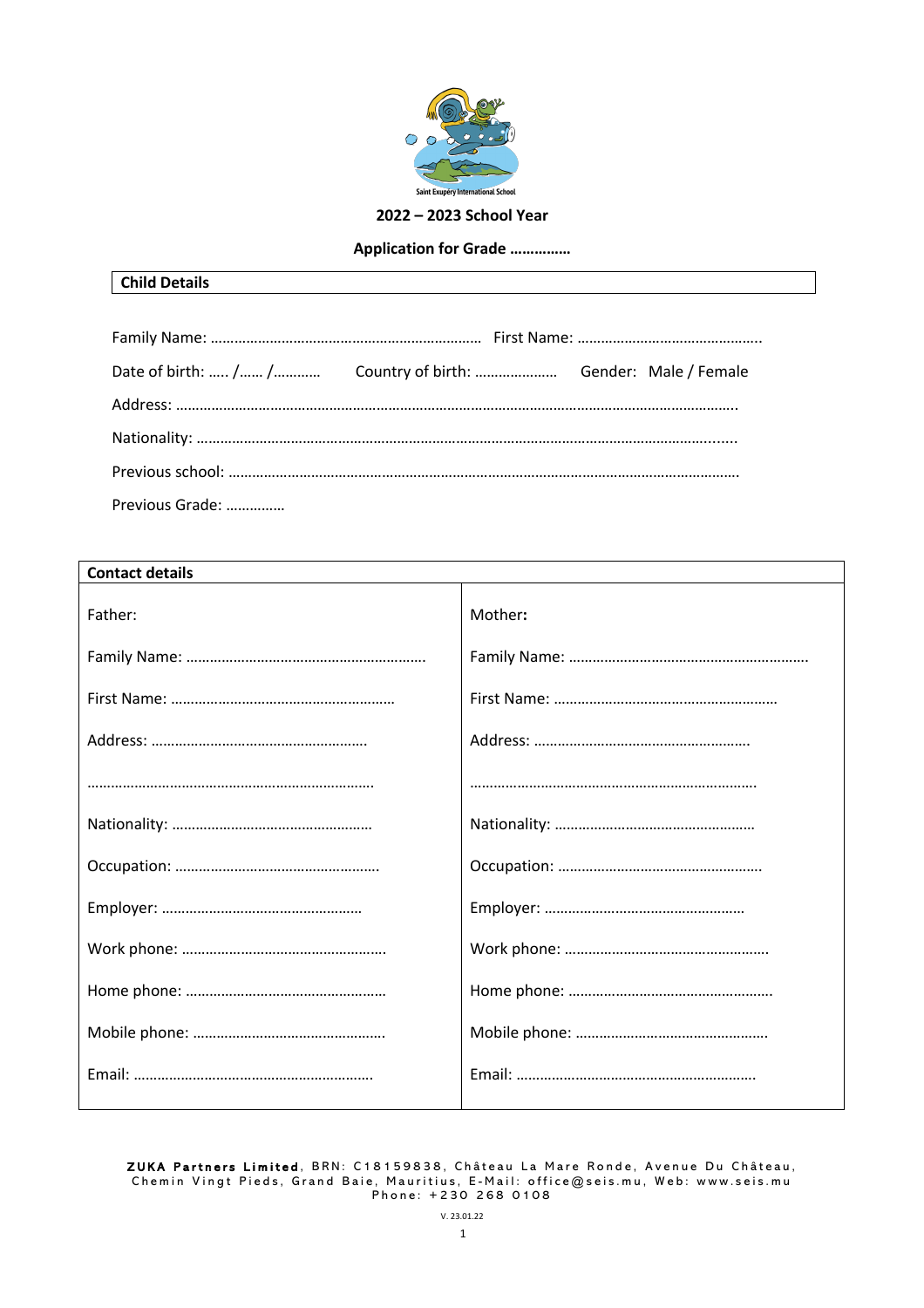

Legal guardian: Father and Mother /. Mother /. Father

Legal status: Married. /. Divorced / Separated / Others

Number of sisters and brothers: ………………

| Covenant                                                                                                                                                                                                                                                                                |  |
|-----------------------------------------------------------------------------------------------------------------------------------------------------------------------------------------------------------------------------------------------------------------------------------------|--|
|                                                                                                                                                                                                                                                                                         |  |
|                                                                                                                                                                                                                                                                                         |  |
|                                                                                                                                                                                                                                                                                         |  |
|                                                                                                                                                                                                                                                                                         |  |
| Hereby testify that:                                                                                                                                                                                                                                                                    |  |
| I am in good standing with the Mauritian authorities,                                                                                                                                                                                                                                   |  |
| I hold parental authority for the enrolment of my child at Antoine de Saint Exupéry school,                                                                                                                                                                                             |  |
| I will notify the administration in writing in the event of any changes in my life situation<br>(administrative, family, etc.),                                                                                                                                                         |  |
| I have read and accepted the school rules and involved financial obligations                                                                                                                                                                                                            |  |
| I have provided no false statements and that in doing so it may result in the immediate<br>expulsion of the student from the school.                                                                                                                                                    |  |
| Date:                                                                                                                                                                                                                                                                                   |  |
| Signature of mother:                                                                                                                                                                                                                                                                    |  |
| <b>Required documents:</b>                                                                                                                                                                                                                                                              |  |
| Copy of birth certificate<br>Copy of vaccination certificate<br>$\bullet$<br>Certificate of cancellation of previous school<br>$\bullet$<br>Proof of Residence and work permit for children and parents<br>$\bullet$<br>Copy of passport (child and parents)<br>4 passport sized photos |  |
|                                                                                                                                                                                                                                                                                         |  |

ZUKA Partners Limited, BRN: C18159838, Château La Mare Ronde, Avenue Du Château, Chemin Vingt Pieds, Grand Baie, Mauritius, E - Mail: office@seis.mu , Web: www.seis.mu Phone: +230 268 0108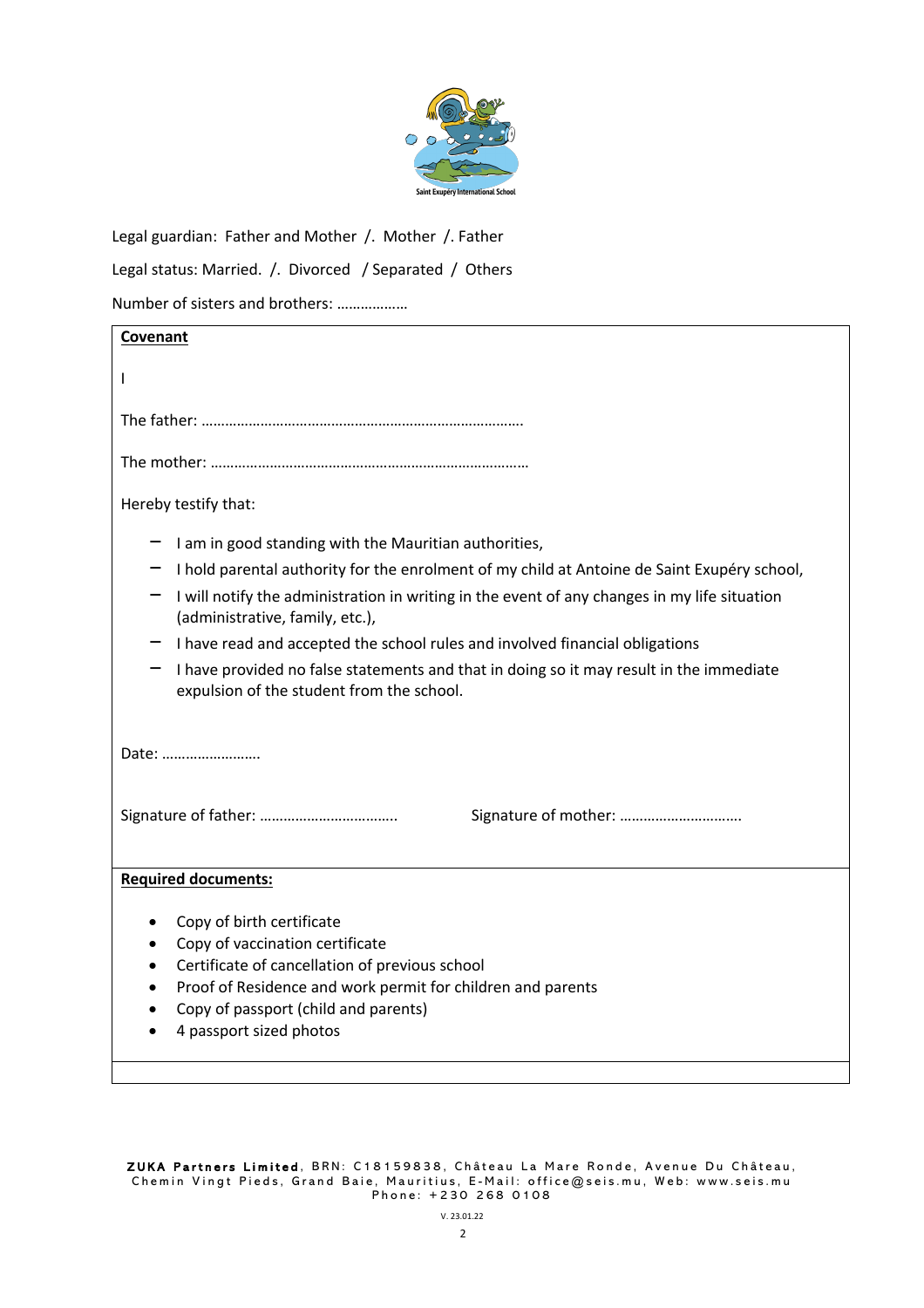

Parents and children must comply with the school's internal regulations. Each parent is required to sign a copy of the school rules. The latest copy of the school rules can be requested at SEIS's offices at any time.

Once application forms have been submitted, the deposit payment (corresponding to 2 months of school fees, refundable when the child leaves the school) and the initial registration fee (nonrefundable) are due. Registrations will only be processed and confirmed after receipt of payment.

### *Authorization in case of an emergency:*

In case of emergency, injured or sick students may need to be transported by ambulance to the closest available hospital. SEIS guarantees that parents will be immediately notified by phone. In the event of such emergency, I authorize the personnel of SEIS to take all necessary measures to provide help.

Date:

Please specify below the name of the person that needs to be notified in case of emergency, including their correct telephone numbers: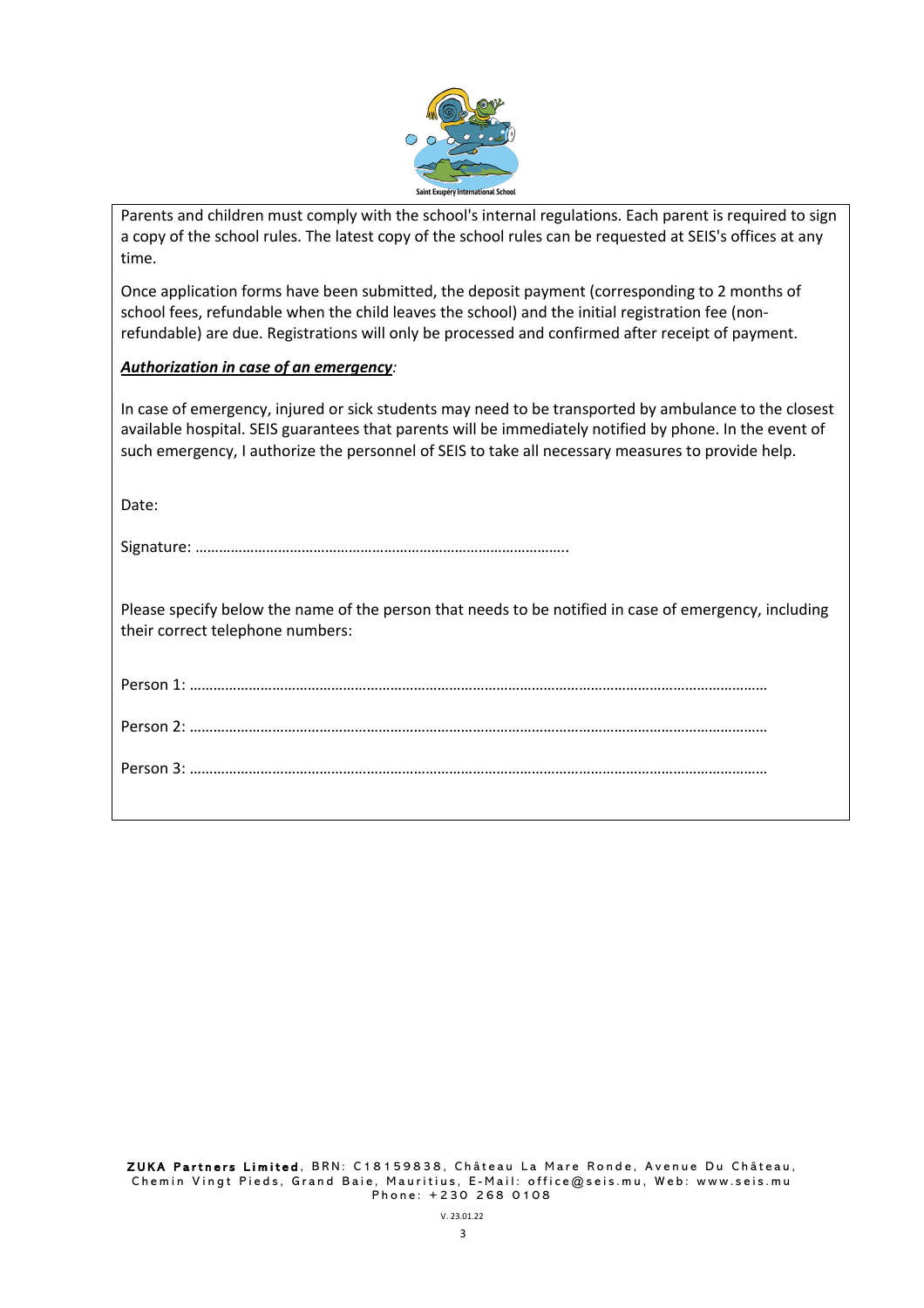

# **Pricing**

## **INITIAL REGISTRATION FEE (NON-REFUNDABLE) MUR 28,000**

### **ANNUAL TUITION FEES MUR 186,000**

Including insurance and all necessary school supplies during the year, including books. Payable over 12 months from September 2022 to August 2023, i.e. 12 monthly instalments of MUR 15.500. 5% reduction for any one-time payment made on August 31. 10% discount for families with 3 or more children attending to our school.

### **REFUNDABLE DEPOSIT MUR 31,000**

A deposit fund (equivalent to 2 months' tuition) will be required when your child registers. This deposit will be returned to you when your child leaves our school. It is required to make a written request to SEIS 2 months before your departure.

## Please make required payments by bank transfer or cash.

Our bank details in your preferred currency can be found on the next page. All payments should be directed to ZUKA Partners Limited as the legal owner of Saint Exupéry International School, Mauritius.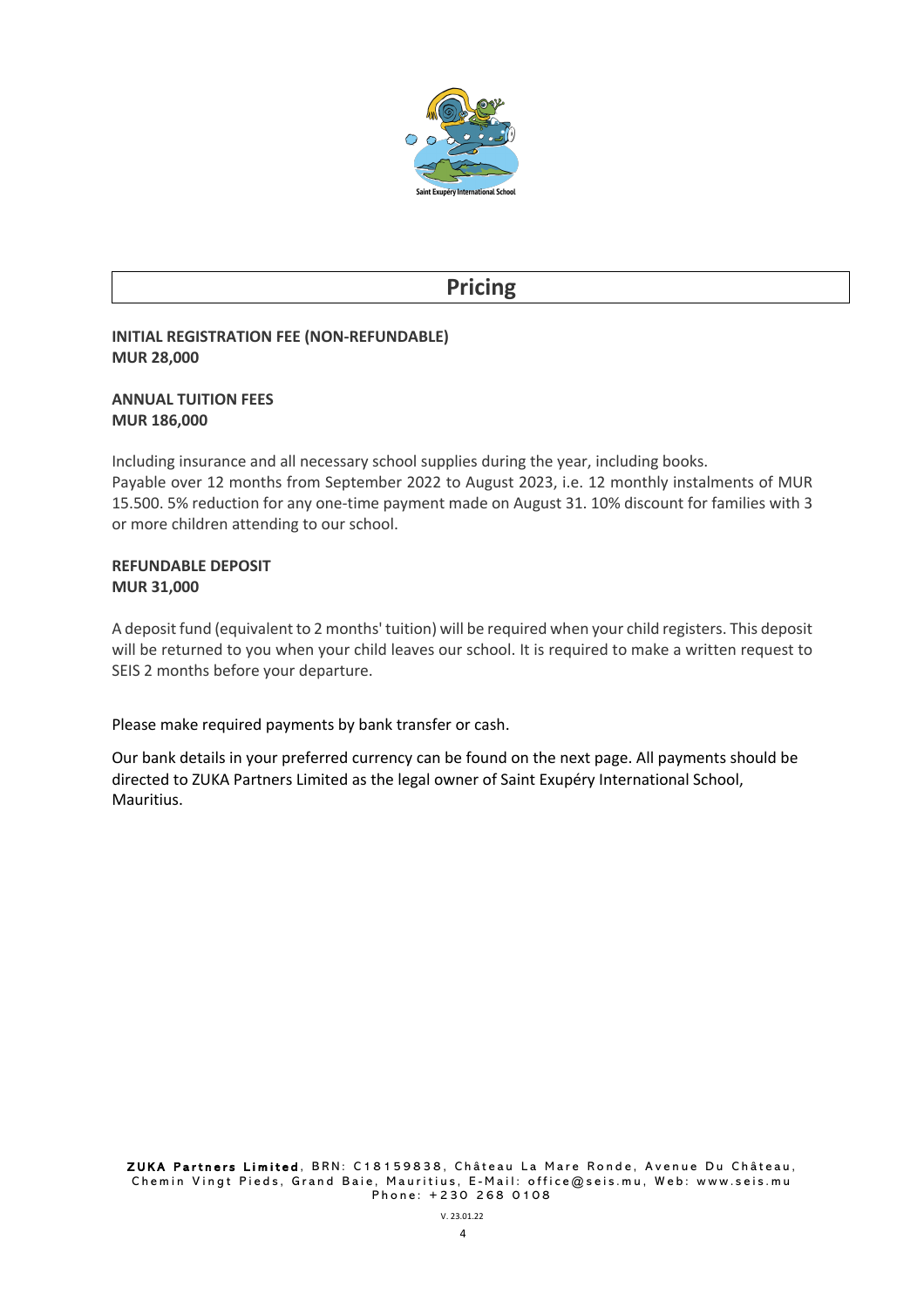

## **BANK DETAILS: Account owner "ZUKA Partners Limited" – legal entity of SEIS**

#### **MUR**

The Mauritius Commercial Bank Limited (MCB) Account number 000447808877 Unit C1-01 La Croisette Commercial Complex Grand Baie Branch

Absa Bank (Mauritius) Limited Account number 132001030 La Croisette Commercial Complex Grand Baie Branch

#### **EUR SWIFT**

MU41BARC0307000002052765000EUR, SWIFT BARCMUMUMAF Absa Bank (Mauritius) Limited 1st Floor, Absa House 68, Cybercity, Ebene Mauritius

#### **EUR SEPA**

IBAN BE58967035978979, BIC TRWIBEB1XXX TransferWise Europe SA Avenue Louise, 54/S52, 1050, Brussels Belgium

#### **ZAR SWIFT**

MU25BARC0307000002054296000ZAR, SWIFT BARCMUMUMAF Absa Bank (Mauritius) Ltd 1<sup>st</sup> Floor, Absa House 68, Cybercity, Ebene Mauritius

#### **NZD**

Account number 02-1291-0824070-000 **TransferWise** 56 Shoreditch High Street London E1 6JJ United Kingdom

#### **GBP**

Account number 52387876, UK SORT CODE 23-14-70 **TransferWise** 56 Shoreditch High Street London E1 6JJ United Kingdom

ZUKA Partners Limited , BRN: C18159838, Château La Mare Ronde, Avenue Du Château, Chemin Vingt Pieds, Grand Baie, Mauritius, E - Mail: office@seis.mu , Web: www.seis.mu Phone: +230 268 0108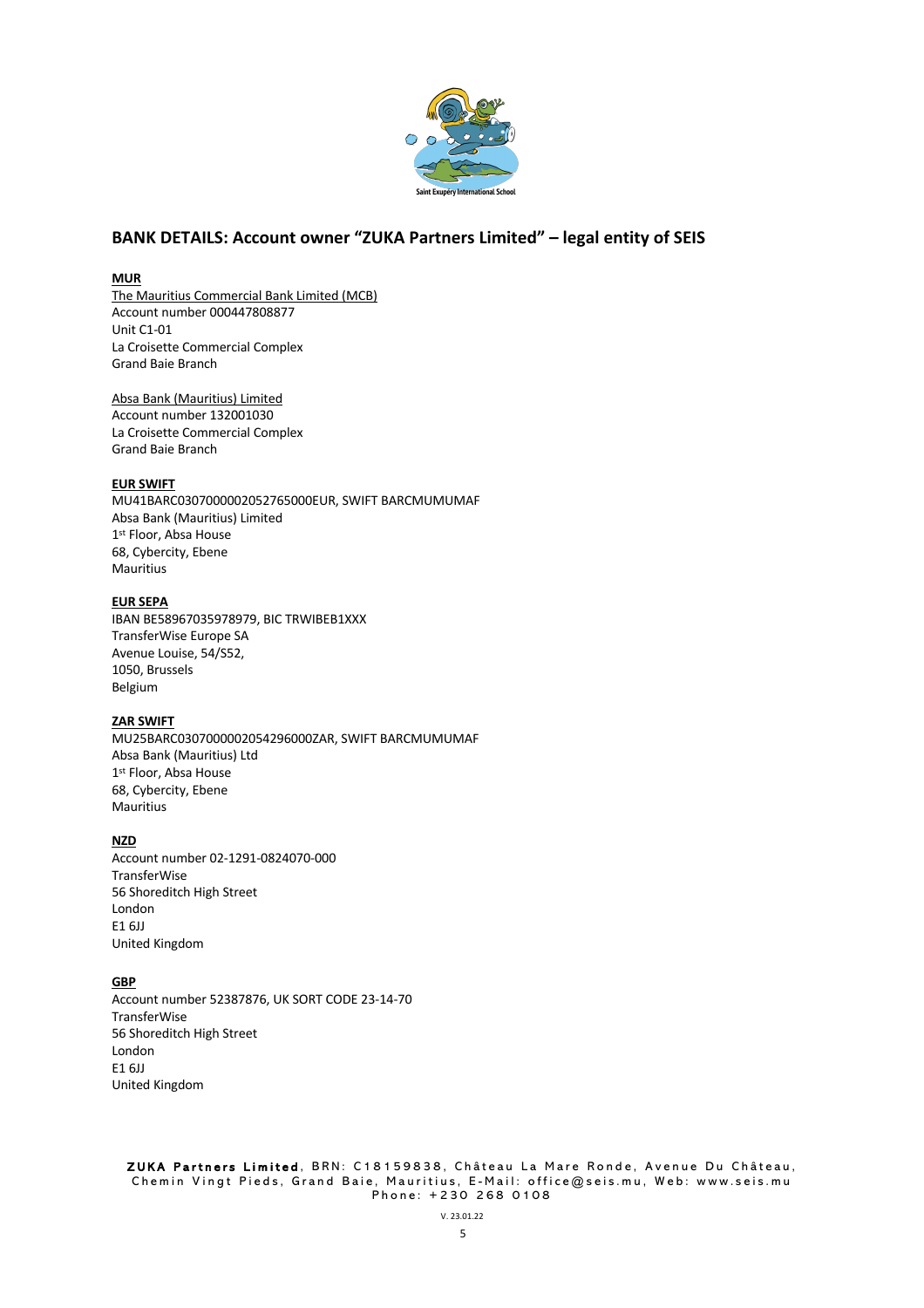

### **AUD**

Account number 710825072, BSB CODE 802-985 Transferwise 36-38 Gipps Street Collingwood VIC 3066 Australia

### **SGD**

Account number 885-074-441-5, Bankcode 7171 DBS Asia Central, Marina Bay Financial Centre Tower 3 12 Marina Boulevard Singapore 018982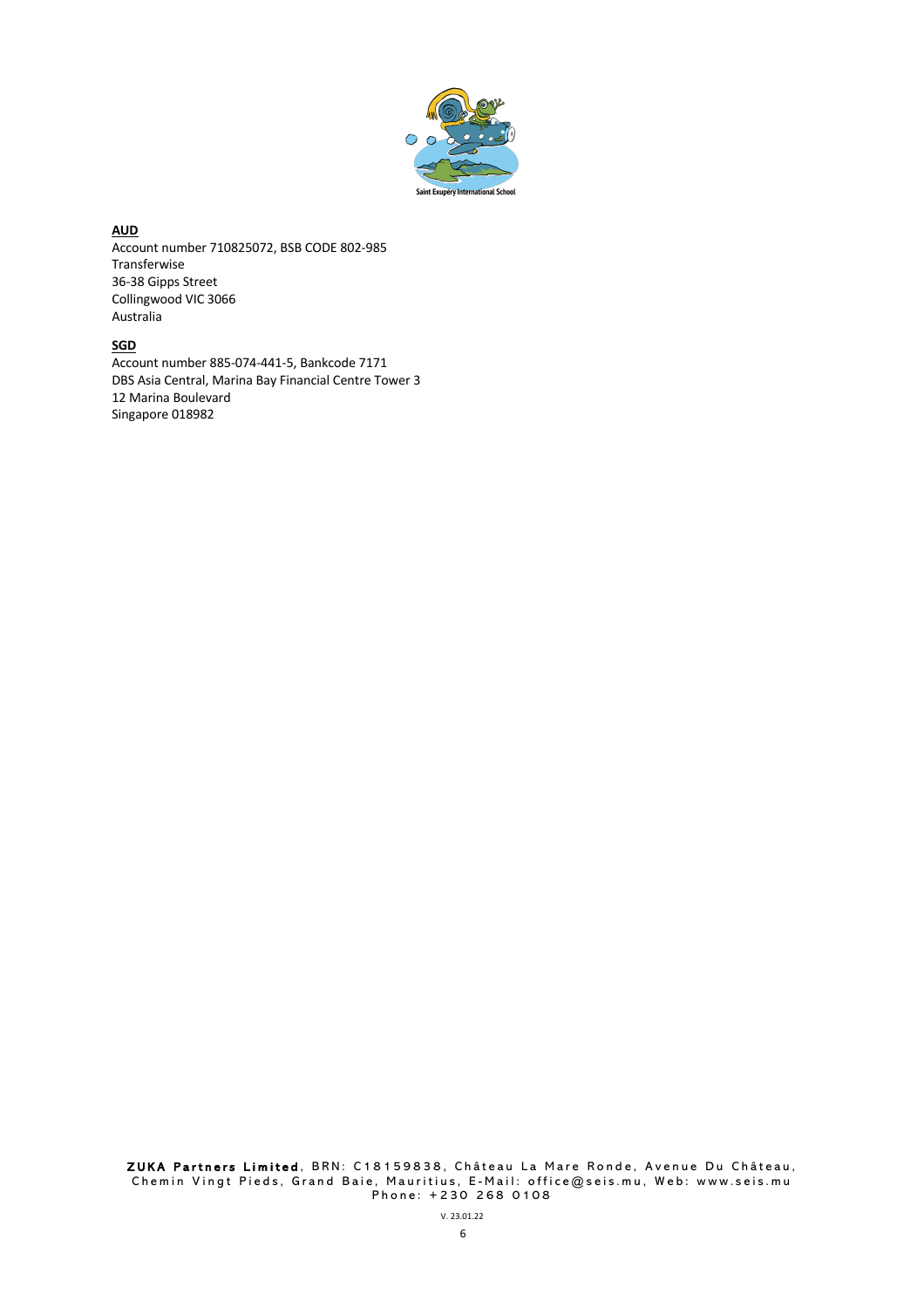

# **2022 - 2023 School year**

## **School rules acceptance**

Hereby testify that I have read and accept the school rules including all financial obligations

Name :

Date:

Signature :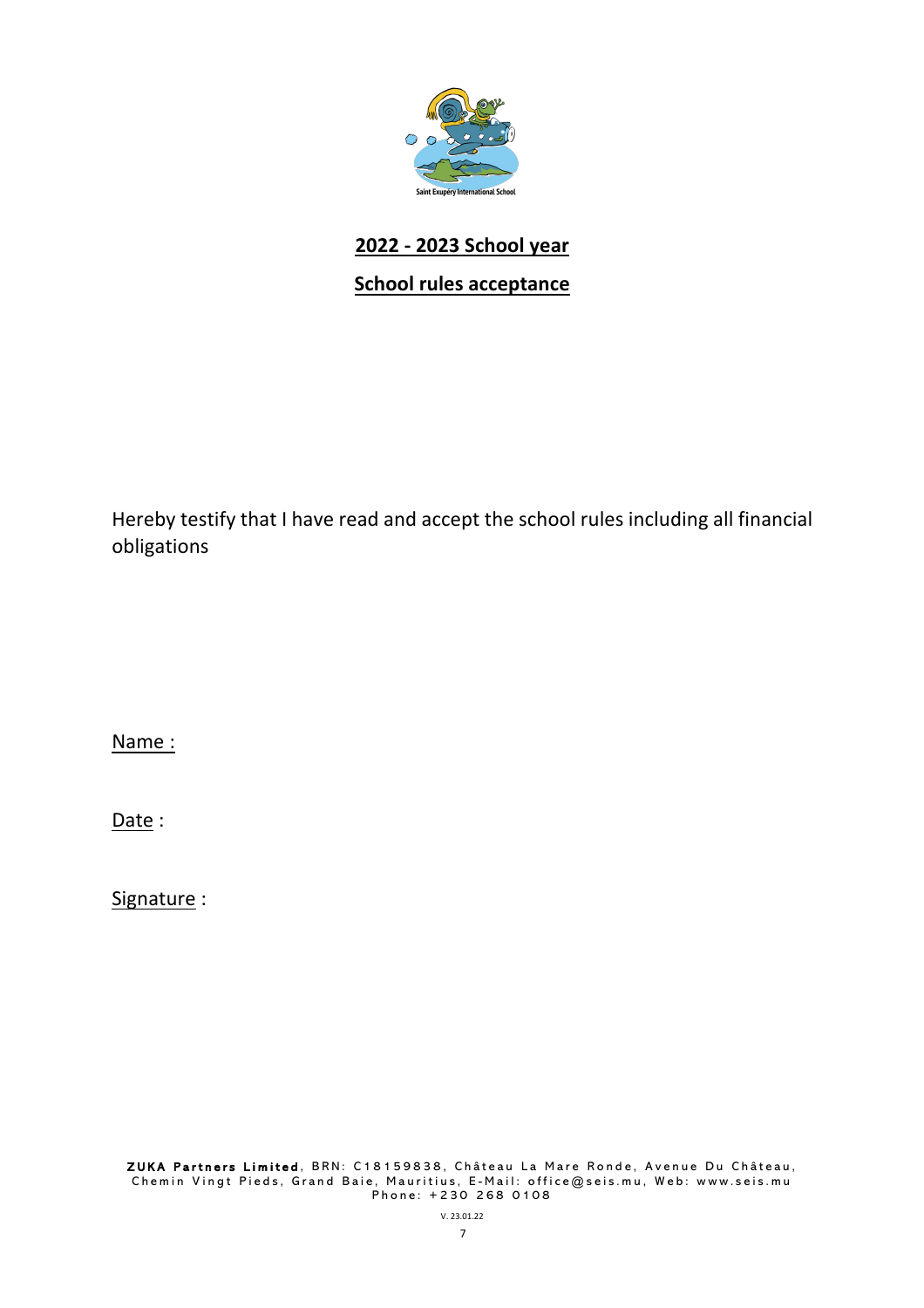

## **Use of photos / videos of your child**

As part of our pedagogical work, we will use photos/videos of the children of our school (for the purpose of school newspaper, the website, facebook and in other various media).

Under the rules of protection for minors, we will not reference any information that could directly or indirectly identify children or their families. Any use of images or footage is for non-profit only.

We are required by law to have written permission from the parents. Otherwise we will ask your child to not participate on group photo shootings or mask the face by means of photo or video editing.

We, the legal representatives of: ……………………………………………

Allow/ do not allow …………………………….

the school teachers to use photos/videos of our child taken during school activities in the mentioned publications and media.

Date ………………………..

Signature …………………………..

ZUKA Partners Limited, BRN: C18159838, Château La Mare Ronde, Avenue Du Château. Chemin Vingt Pieds, Grand Baie, Mauritius, E - Mail: office@seis.mu , Web: www.seis.mu Phone: +230 268 0108